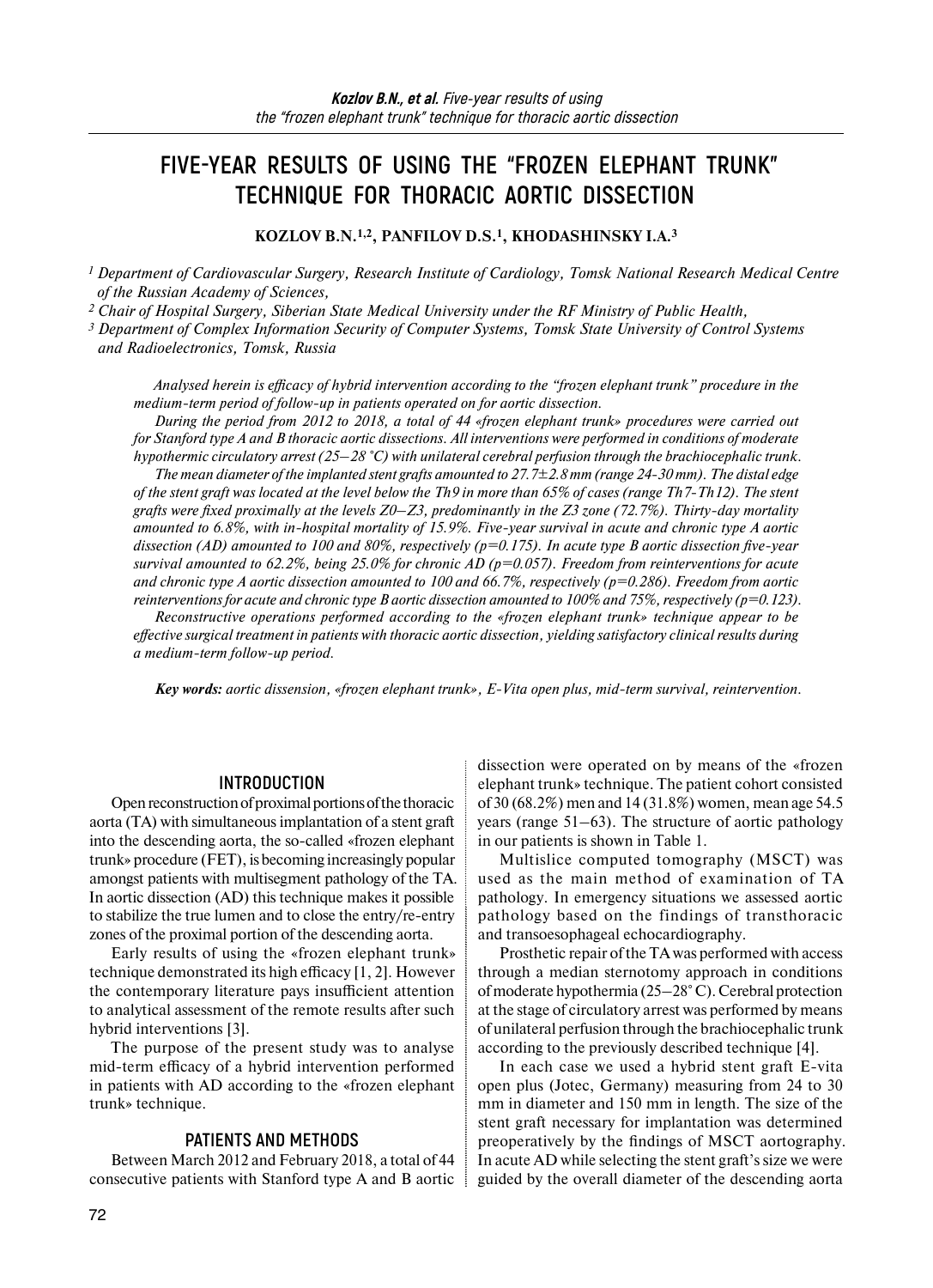| Table 1<br><b>Characteristics of patients</b>                                                                                                                                      |                 |                          |                     |                          |                     |  |
|------------------------------------------------------------------------------------------------------------------------------------------------------------------------------------|-----------------|--------------------------|---------------------|--------------------------|---------------------|--|
| Parameter                                                                                                                                                                          | Total<br>(n=44) | Type A aortic dissection |                     | Type B aortic dissection |                     |  |
|                                                                                                                                                                                    |                 | acute<br>(n=10)          | chronic<br>$[n=16]$ | $acute(n=5)$             | chronic<br>$[n=13]$ |  |
| Age, years                                                                                                                                                                         | $54.5 \pm 11.1$ | $53.7 \pm 11.7$          | $524 \pm 11$        | $52.3 \pm 11.1$          | $52.9 \pm 11.1$     |  |
| Males, n (%)                                                                                                                                                                       | 30 (68.2%)      | $7(70.0\%)$              | $8(50.0\%)$         | 4(80.0)                  | 11 (84.6%)          |  |
| Emergency<br>intervention<br>(within 24 hours<br>after symptom<br>onsetl                                                                                                           | 13 (29.5%)      | 10 (100%)                | Ŋ                   | $3(60.0\%)$              | Ŋ                   |  |
| Prior interventions<br>on the TA                                                                                                                                                   | $3(6.8\%)$      | 0                        | $3(18.8\%)$         | 0                        | 0                   |  |
| CAD                                                                                                                                                                                | 10 (22.7%)      | $1(14.3\%)$              | $4(25.0\%)$         | $2(40.0\%)$              | 3(23.1%)            |  |
| LV EF >40%                                                                                                                                                                         | $2(4.5\%)$      | Ŋ                        | 2(12.5)             | U                        |                     |  |
| <b>Blood creatinine</b><br><150 g/l                                                                                                                                                | $5(11.4\%)$     | $\Omega$                 | $1(6.3\%)$          | $3(60.0\%)$              | 1(7.7%)             |  |
| COPD                                                                                                                                                                               | $3(6.8\%)$      | Ŋ                        | $2(12.5\%)$         | Ŋ                        | 1(7.7%)             |  |
| Diabetes mellitus                                                                                                                                                                  | $2(4.5\%)$      | 0                        | 0                   | $\Omega$                 | 2(15.4%)            |  |
| A history of AICC                                                                                                                                                                  | $3(6.8\%)$      | $1(14.3\%)$              | $1(6.3\%)$          | U                        | 1(7.7%)             |  |
| Marfan syndrome                                                                                                                                                                    | 2(4.5%)         | Ŋ                        | 2(12.5%)            | U                        | N                   |  |
| Note: CAD - coronary artery disease; LV EF - left-ventricular ejection fraction; COPD - chronic obstructive pulmonary<br>disease; AICC - acute impairment of cerebral circulation. |                 |                          |                     |                          |                     |  |

at the level of the bifurcation of the pulmonary trunk. For the patients of this cohort it is necessary to select an adequate size of the stent graft, with no oversizing allowed. In chronic AD we measured the overall and true lumens of the descending aorta at the level of the bifurcation of the pulmonary trunk. In these cases the optimal size of the stent graft was determined by means of a compromise choice between the diameters of the overall and true lumen of the descending aorta. The stent graft's diameter is allowed to be slightly more (an oversizing not exceeding 10%) than that of the true lumen of the aorta. Implantation of the hybrid device was guided by transesophageal echocardiography. The stent graft was inserted into the descending portion to the maximal length of the aorta for its maximum stabilization.

The proximal portion of the stent graft was fixed by the blanket suture with monofilament thread 4/0 with the use of the «sandwich technique». In 32 (72.7%) cases, the distal aortic anastomosis was formed behind the subclavian artery and in 12 (27.3%) cases – proximal to this zone. «Proximalization» of the distal aortic anastomosis is determined by anatomical peculiarities hampering mobilization of the distal portion of the aortic arch, as well as by high risk of damaging various structures. This tactics makes it possible to reduce the duration of distal reconstruction of the aortic arch. Establishing the distal anastomosis was followed by traction of the vascular prosthesis from the stent graft and clamping thereof. An auxiliary arterial cannula was inserted into

the graft beneath the clamping site and corporal artificial circulation at an estimated volumetric rate was re-established, to be followed by worming up of the patient. Along with it, we performed reconstruction of the aorticarch vessels with the help of the island technique, debranching, or a combination thereof. Once this stage completed, bilateral cerebral perfusion was restored. Finally, we performed proximal reconstruction of the TA, as well as the necessary concomitant interventions on the aortic valve and coronary arteries (Table 2).

Throughout the whole operation, as well as during circulatory arrest, we evaluated the parameters of cerebral oximetry (Invos 5100 – Somanetics Corp., USA) / Foresight – Casmed, USA). Arterial pressure was controlled by means of direct measurement in both radial arteries. The target

values of haematocrit at the stage of circulatory arrest were maintained at the level not less than 25%. Neither monitoring of pressure nor drainage of cerebrospinal fluid were performed.

All patients discharged from hospital underwent clinical examinations including MSCT aortography in a hospital or at the place of residence 6 and 12 months after surgery, then annually.

For objectivization of the level of thrombosis of the false lumen in AD we used the segmental scheme suggested by M. Shrestha, et al., wherein segment A is the distance from the distal aortic anastomosis to the level of the left auricle (in the postoperative patients it corresponded to the level of the implanted stent graft), segment B – from the level of the left auricle to the celiac trunk, and segment  $C$  – from the level of the diaphragm to the aortic bifurcation [3].

The data was statistically processed using the SPSS 17 software package for Windows (SPSS Inc., USA). The quantitative parameters obeying the normal law of distribution were expressed as the mean  $(M)$  and standard deviation  $(\pm SD)$ ; those not obeying the normal probability law of distribution were described with the help of the median (Me) and the interquartile range (Q25–Q75). The parameters characterising qualitative attributes were determined taking into account the absolute number (n) and relative value (%). Survival of and freedom from reinterventions in the operated patients were analysed by means of the Kaplan-Meier method, the curves were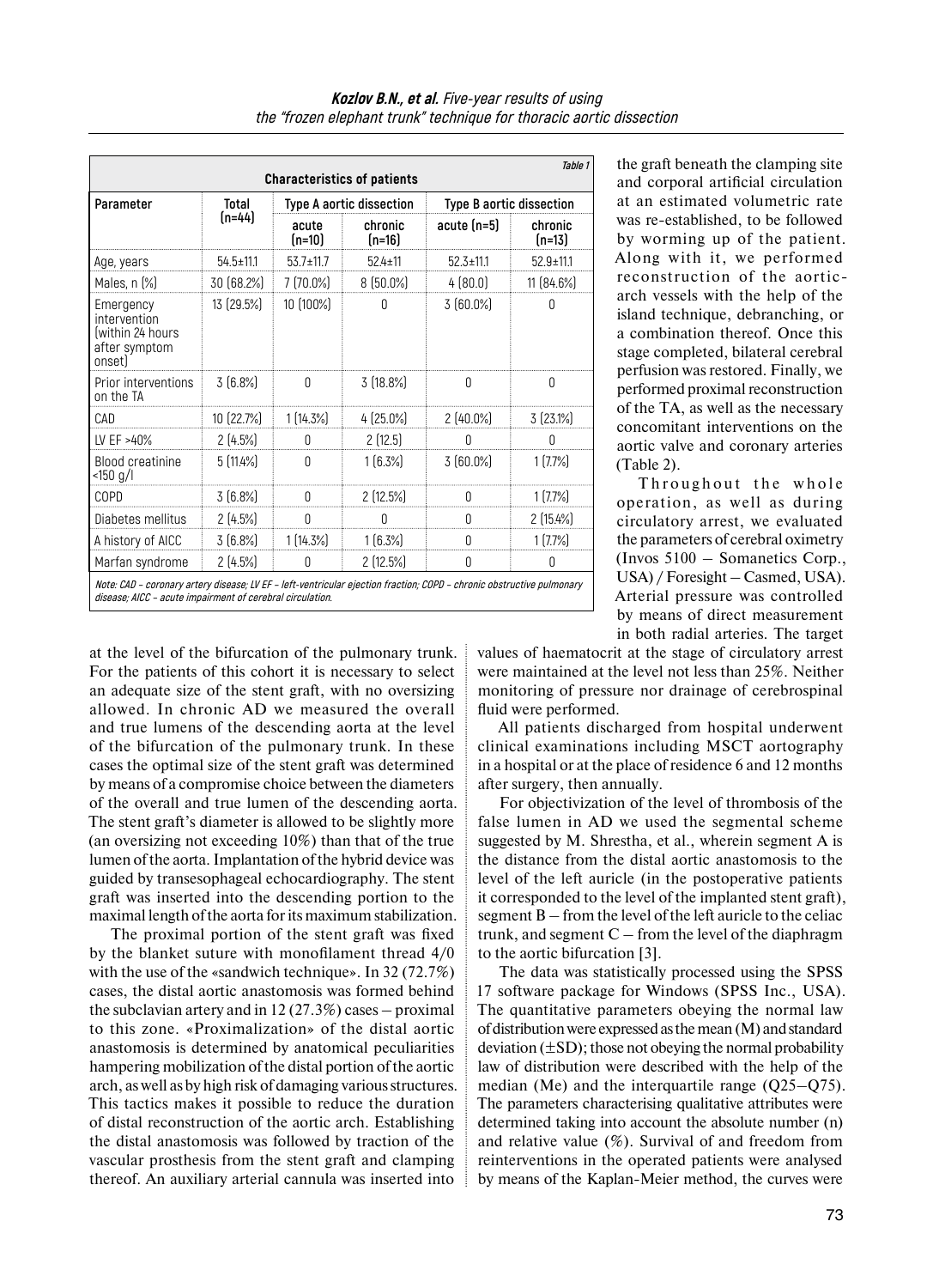|                                 |                               | Intraoperative data           |                                              |                               | Table 2                       |
|---------------------------------|-------------------------------|-------------------------------|----------------------------------------------|-------------------------------|-------------------------------|
| Parameter                       | Total<br>(n=44)               | Type A aortic dissection      |                                              | Type B aortic dissection      |                               |
|                                 |                               | acute<br>$[n=10]$             | chronic<br>$[n=16]$                          | $acute(n=5)$                  | chronic<br>$[n=13]$           |
|                                 |                               | Concomitant operations        |                                              |                               |                               |
| CABG                            | $7(15.9\%)$                   | 0                             | 1[6.3%]                                      | $1(20.0\%)$                   | 2[15.4%]                      |
| AVR                             | $7(15.9\%)$                   | $1(10.0\%)$                   | 4 (25.0%)                                    | Λ                             | N                             |
|                                 |                               |                               | Arch vessels reconstruction                  |                               |                               |
| Island technique                | 21 (47.7%)                    | 8 (80.0%)                     | 6(37.5%)                                     | 3[60.0%]                      | 4[30.8%]                      |
| Debranching                     | 13 (29.5%)                    | $1(10.0\%)$                   | 7[43.8%]                                     | Ŋ                             | 5 [38.5%]                     |
| Combination of the<br>methods   | 10 (22.7%)                    | $1(10.0\%)$                   | 3 [18.8%]                                    | 2[40.0%]                      | 4 [30.8%]                     |
|                                 |                               |                               | Characteristics of the implanted stent graft |                               |                               |
| Stent graft size<br>(range), mm | $27.7 \pm 2.8$<br>$[22 - 40]$ | $27.2 \pm 2.3$<br>$[24 - 30]$ | $27.5 \pm 2.3$<br>$[24 - 30]$                | $27.6 \pm 2.2$<br>$[24 - 30]$ | $28.2 \pm 1.5$<br>$[24 - 30]$ |
|                                 |                               |                               | Level of distal aortic anastomosis:          |                               |                               |
| ZO                              | $1(2.3\%)$                    | 0                             | $1(6.3\%)$                                   | $\Omega$                      | N                             |
| Z1                              | 1(2.3%)                       | 0                             | 0                                            | 0                             | 1(7.7%                        |
| Z <sub>2</sub>                  | 10 (22.7%)                    | 0                             | $5(31.3\%)$                                  | 0                             | 5 [38.5%]                     |
| Z3                              | 32 (72.7%)                    | 10 (100%)                     | 10 [62.5%]                                   | $5(100\%)$                    | $7(53.8\%)$                   |
|                                 |                               | Zones of the lower edge:      |                                              |                               |                               |
| Th7                             | 5(11.4%)                      | 0                             | 1[6.3%]                                      | $1(20.0\%)$                   | 3(23.1%)                      |
| Th <sub>8</sub>                 | 10 (22.7%)                    | 0                             | 2(12.5%)                                     | $2(40.0\%)$                   | 6(46.2%)                      |
| Th <sub>9</sub>                 | 12 (27.3%)                    | $7(70.0\%)$                   | $1(6.3\%)$                                   | $2(40.0\%)$                   | $2(15.4\%)$                   |
| Th <sub>10</sub>                | $9(20.5\%)$                   | $2(20.0\%)$                   | $5(31.3\%)$                                  | O                             | 2[15.4%]                      |
| Th <sub>11</sub>                | 6[13.6%]                      | $1(10.0\%)$                   | 5(31.3%)                                     | 0                             | 0                             |
| Th <sub>12</sub>                | 2(4.5%)                       | 0                             | 2[12.5%]                                     | 0                             | 0                             |

**Note: CABG – coronary artery bypass grafting; AVR – aortic valve repair; Z0–Z3 – zones of formation of distal aortic anastomosis; Th7–Th12 – designation of the bodies of thoracic vertebrae.** 

| Table 3<br>Temporal characteristics of hybrid interventions (min)                               |                        |                          |                     |                                   |                     |  |
|-------------------------------------------------------------------------------------------------|------------------------|--------------------------|---------------------|-----------------------------------|---------------------|--|
| Parameter                                                                                       | Total<br>$[n=44]$      | Type A aortic dissection |                     | Type B aortic dissection          |                     |  |
|                                                                                                 |                        | acute<br>$[n=10]$        | chronic<br>$[n=16]$ | acute (n=5)                       | chronic<br>$[n=13]$ |  |
| Duration of the<br>operation                                                                    | $421.1$ $[412;$<br>427 | 420 [409:<br>423         | 465.6 [458;<br>471  | 427.6 [412: 433] 413.1 [405: 415] |                     |  |
| AC duration                                                                                     | 217.6 [209;<br>221     | 221.9 214:<br><b>227</b> | 230 220: 232        | 263.2 253:<br>269                 | $199$ [178: 203]    |  |
| Cardiac arrest<br>duration                                                                      | 144.8 [139:<br>148]    | 171.4 [167:<br>175]      | 168.3 [159: 172]    | 140 [137; 147]                    | 121.8 [114: 124]    |  |
| CA duration                                                                                     | $43.1$ [41; 46]        | $42$ [41: 45]            | $41.7$ $[40:44]$    | $43.9$ [41: 45]                   | $44$ [41: 46]       |  |
| ACP duration                                                                                    | $62.9$ [59: 64]        | $62$ [58: 63]            | 69.2 [65; 72]       | $58.4$ [56: 64]                   | 71.2 [66: 73]       |  |
| Note: AC - artificial circulation; CA - circulatory arrest; ACP - antegrade cerebral perfusion. |                        |                          |                     |                                   |                     |  |

compared using the log-rank test. Differences were regarded as statistically significant if  $p<0.05$ .

# **RESULTS**

Table 3 shows the main temporal characteristics of the operations performed.

As can be seen from Table 4, in the early postoperative period the incidence of permanent neurological deficit of the brain amounted to 2.3%, with no episodes of ischaemic catastrophes on the part of the spinal cord. Neither were there cardiac complications revealed. Totally, the 30-day and in-hospital mortality amounted to 6.8 and 15.9%, respectively. The causes of death were as follows: rupture of the abdominal aorta  $(n=2)$ , haemorrhagic shock  $(n=2)$ , multiple organ failure (n=3).

Six (16.2%) of the 37 discharged patients died during the five-year follow-up period (mean  $23\pm17$ months). The lethality structure included: massive pulmonary thromboembolism  $(n=1)$ , heart failure  $(n=3)$ , stroke  $(n=1)$  and in one case the cause of death was not established. All deaths were not aorta-associated, with none of the deceased patients having had indications forrepeat reconstructions of the proximal portions of the TA.

Thus, survival amongst the patients with acute and chronic type A aortic dissection amounted to 100 and 80%, respectively (p=0.175). For acute and chronic type B aortic dissection, the 5-year survival rate amounted to 62.2 and  $25.0\%$ , respectively (p= $0.057$ ) (Fig. 1).

Five-year results were followed up in 37 patients with AD (100% of patients discharged from hospital). After the operation, in 16 (43.2%) patients with aortic dissection extending distally to the level of the diaphragm, the false lumen was completely thrombosed all along the length.

Of 21 (56.8%) patients with dissection extending to the aortic bifurcation according to the MSCT findings in the middle-term period,

complete thrombosis of the false lumen was determined: at the level of segment  $A - in 18 (85.7\%)$ , segment  $B$ in 5 (23.8%), segment  $C - in 4$  (19%) patients (Table 5).

Repeat elective intervention on distal portions of the aorta was performed in 3 of the 21 patients, thus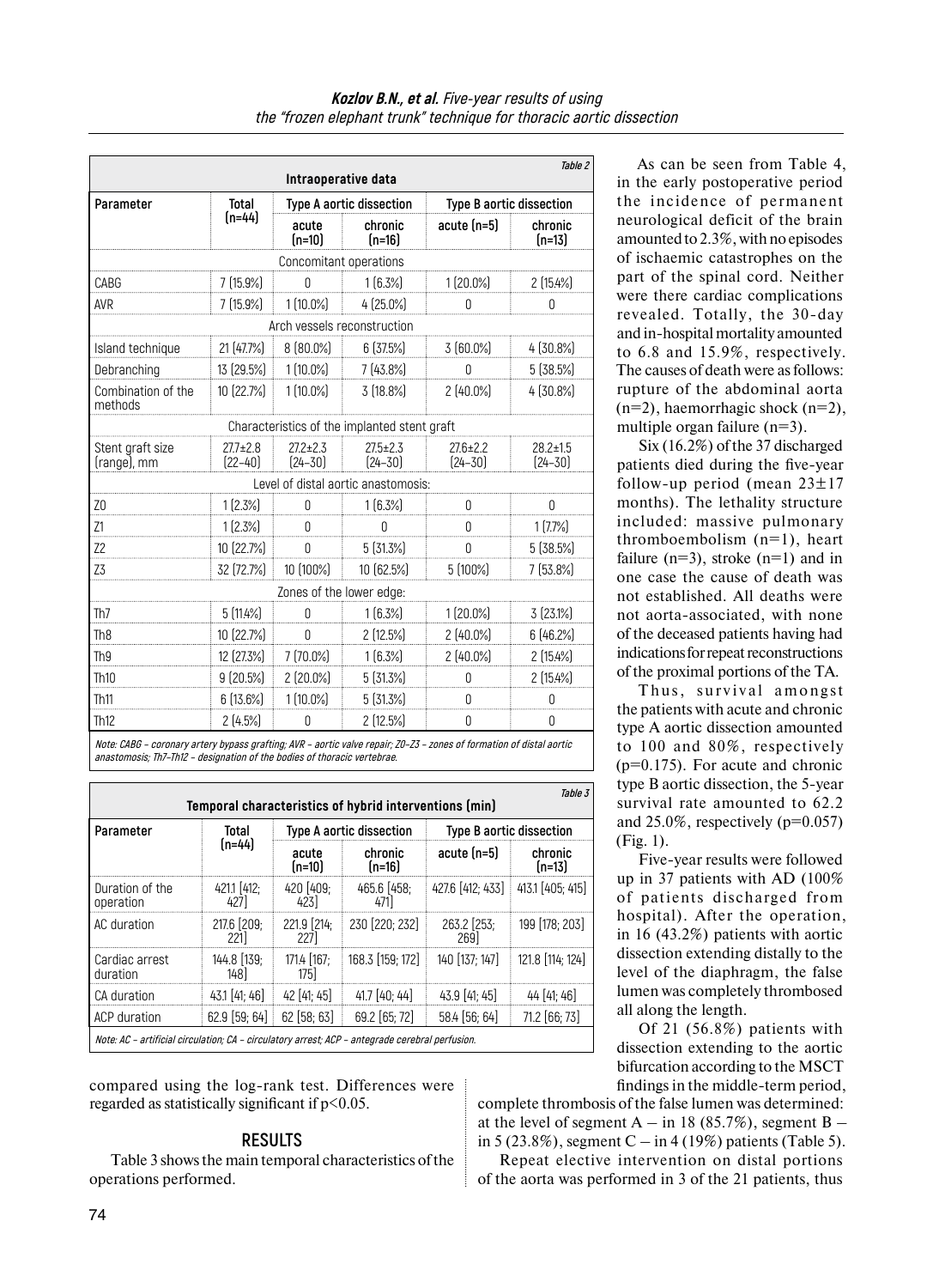| Table 4<br><b>Postoperative characteristics</b>                           |                 |                          |                     |                          |                   |  |
|---------------------------------------------------------------------------|-----------------|--------------------------|---------------------|--------------------------|-------------------|--|
| Parameter                                                                 | Total<br>(n=44) | Type A aortic dissection |                     | Type B aortic dissection |                   |  |
|                                                                           |                 | acute<br>(n=10)          | chronic<br>$[n=16]$ | $acute(n=5)$             | chronic<br>(n=13) |  |
| TIA                                                                       | 2[4.5%]         | N                        |                     | $1(20.0\%)$              | 1(7.7%)           |  |
| Stroke                                                                    | $1(2.3\%)$      | 0                        | U                   |                          | 1[7.7%]           |  |
| Spinal ischaemia                                                          | O               | Ŋ                        | 0                   | Ŋ                        |                   |  |
| RRT                                                                       | 13 (29.5%)      | $1(10.0\%)$              | $4(25.0\%)$         | $3(60.0\%)$              | 5(38.5%)          |  |
| Haemorrhage                                                               | $2(4.5\%)$      |                          | $1(6.3\%)$          | $1(20.0\%)$              |                   |  |
| Prolonged<br>mechanical<br>ventilation (>48<br>hours                      | 31 (70.5%)      | 7 (70.0%)                | 10(62.5%)           | $4 [80.0\%]$             | 10 (76.9%)        |  |
| 30-day mortality                                                          | $3(6.8\%)$      |                          | $1(6.3\%)$          | $1(20.0\%)$              | 1(7.7%)           |  |
| In-hospital<br>mortality                                                  | 7(15.9%         | 0                        | 2(12.5%)            | 2[40.0%]                 | 3(23.1%)          |  |
| Note: TIA - transitory ischaemic attack; RRT - renal replacement therapy. |                 |                          |                     |                          |                   |  |

amounting to 14.3%. Two (66.7%) of them had chronic type B aortic dissection and one (33.3%) had chronic type B aortic dissection. The average interval till the second stage amounted to  $8\pm3.5$  months (range 6–12 months). All these patients endured additional implantation of a stent graft to the descending portion of the aorta to the level of the celiac trunk in order to elongate the «frozen elephant trunk».

Hence, freedom from reinterventions in patients with acute and chronic type A aortic dissection amounted to 100 and 66.7%, respectively ( $p=0,286$ ). For acute and chronic type B aortic dissection freedom from reinterventions amounted to 100% and 75%, respectively (p=0.123) (Fig. 2).

# **DISCUSSION**

The «frozen elephant trunk» technique targeted at maximally possible radical single-stage intervention



Figure 1. Kaplan-Meier survival curves in type A aortic dissection (left) and type B aortic dissection (right) in the mid-term follow-up period

expanded the range of cardiosurgical means and significantly simplified treatment of complicated cases of TA pathology. By now the main indication for using this procedure is not only AD but also TA aneurysms, however, this issue is still open [5–7].

Type A aortic dissection. Reconstruction of the proximal portion of the aorta with resection of the primary fenestration is a commonly accepted method of treatment of patients with acute type A aortic dissection, whereas the use of simultaneous reconstruction of distal portions of the TA remains controversial [8]. There is an opinion that carrying out limited proximal

reconstruction of the aorta in this cohort of patients makes it possible to reduce mortality, since it is characterised by shorter duration of assisted circulation, circulatory arrest, and the operation as a whole, as well as lower volume of the transfusion load. However, a meta-analysis conducted by S.S. Poon, et al. revealed no advantages of limited replacement of the TA over extensive intervention in the early postoperative period [9]. Moreover, preservation of the false lumen in limited proximal reconstruction of the aorta correlates with its dilatation and unsatisfactory surgical outcomes, as well as the necessity of reinterventions in the remote period, amounting to 30%. At the same time, a combination of proximal reconstruction of the aorta with implantation of a stent graft into the descending portion ensures stabilization of a considerable segment of the true lumen. This promotes thrombosis of the false lumen all along the length of the stent graft in 86–94% of cases as early

as in the immediate postoperative period with a tendency towards increased frequency of thrombosis in the remoteperiod [8, 10]. It should be mentioned that in chronic AD the false lumen is characterized by lower frequency of thrombosis as compared with that for acute dissection. The major cause of this is considered to be compaction of the dissected membrane, as well as the presence of multiple fenestrations distal to the level of the implanted stent graft. Nevertheless, D. Pacini et al. reported that at the in-hospital stage the frequency of false lumen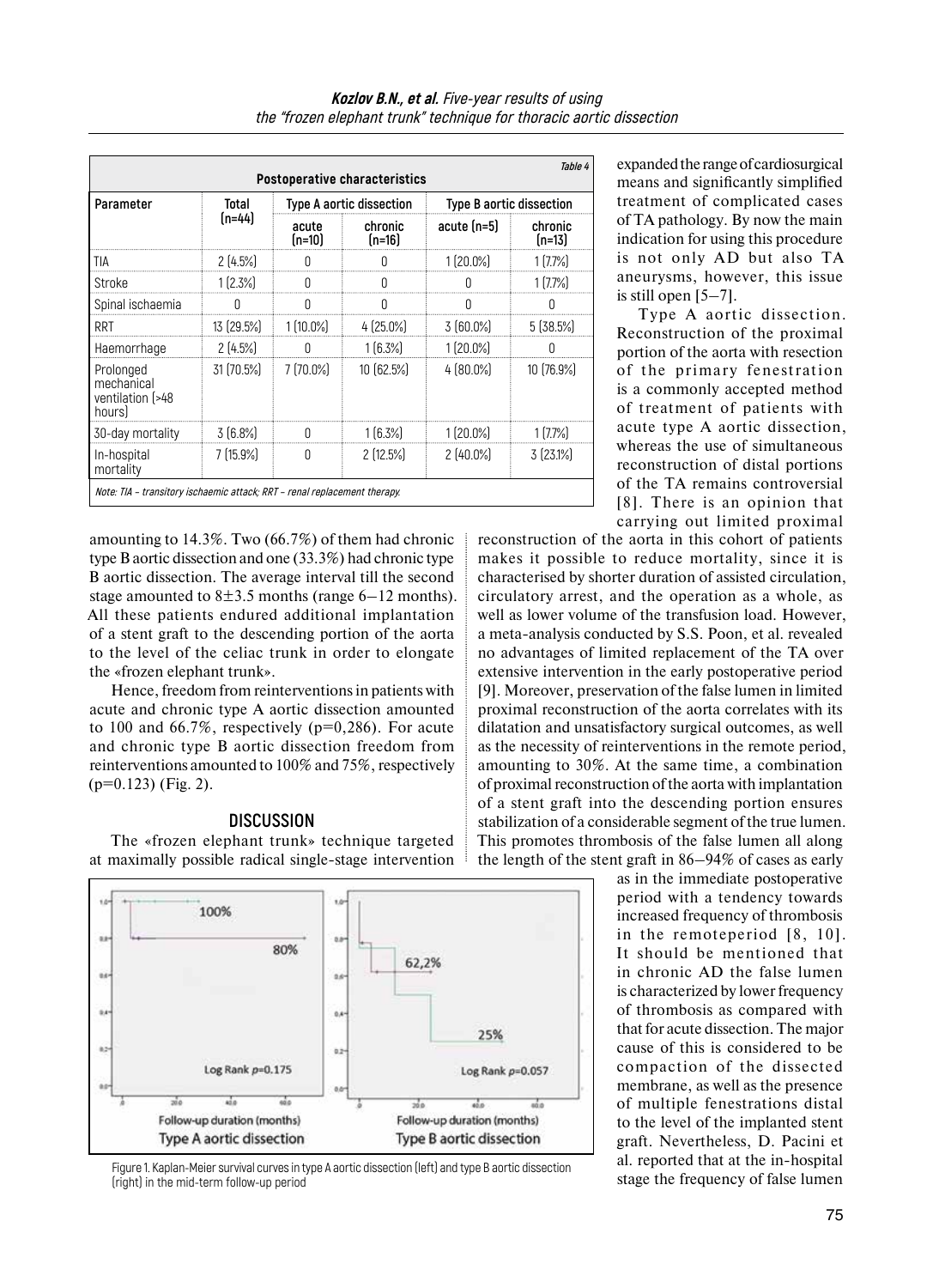|                                                                                                              |                 |                          |                 |                          | Table 5               |  |  |  |
|--------------------------------------------------------------------------------------------------------------|-----------------|--------------------------|-----------------|--------------------------|-----------------------|--|--|--|
| State of the false lumen in the middle term period in patients<br>with aortic dissection below the diaphragm |                 |                          |                 |                          |                       |  |  |  |
| Characteristic                                                                                               | Total<br>(n=21) | Type A aortic dissection |                 | Type B aortic dissection |                       |  |  |  |
|                                                                                                              |                 | acute<br>$[n=5]$         | Chronic $[n=4]$ | acute (n=3)              | $\vert$ chronic (n=9) |  |  |  |
|                                                                                                              |                 |                          | Segment A       |                          |                       |  |  |  |
| Complete<br>thrombosis                                                                                       | 18 (85.7%)      | 5 (100%)                 | 4 (100%)        | 2(66.7%)                 | 7[77.8%]              |  |  |  |
| Partial thrombosis                                                                                           | 3 (14.3%)       | 0                        | $\Box$          | $1(33.3\%)$              | $2$ (22.2%)           |  |  |  |
| Patent                                                                                                       | 0               | Ŋ                        | Ŋ               | 0                        | N                     |  |  |  |
| Segment B                                                                                                    |                 |                          |                 |                          |                       |  |  |  |
| Complete<br>thrombosis                                                                                       | $5(23.8\%)$     | $1(20.0\%)$              | 2[50.0%]        | 1[33.3%]                 | 1 [11.1%]             |  |  |  |
| Partial thrombosis                                                                                           | $13(61.9\%)$    | 2 (40.0%)                | 2 (50.0%)       | 2(66.7%)                 | 7 (77.8%)             |  |  |  |
| Patent                                                                                                       | 3 (14.3%)       | 2[40.0%]                 | U               | N                        | 1 [11.1%]             |  |  |  |
| Segment C                                                                                                    |                 |                          |                 |                          |                       |  |  |  |
| Complete<br>thrombosis                                                                                       | 4[19%]          | 1 (20.0%)                | $1(25.0\%)$     | 1[33.3%]                 | $1[11.1\%]$           |  |  |  |
| Partial thrombosis                                                                                           | $6(28.6\%)$     | 0                        | $2(50.0\%)$     | 1(33.3%)                 | 3[33.3%]              |  |  |  |
| Patent                                                                                                       | $11(52.4\%)$    | $4 [80.0\%]$             | $1(25.0\%)$     | 1[33.3%]                 | $5(55.6\%)$           |  |  |  |

thrombosis along the length the stent graft in chronic dissection amounted to 70% and in the middle-term period of follow up reached 92% [11].

According to the literature data, middle-term survival rate amongst patients with type A aortic dissection ranges from 74 to 78%, with the freedom from reinterventions amounting to 69–82%. Mention should be made that the frequency ofrepeat interventions in chronic dissection is expectedly higher (25%) than that in acute AD (11%). Today, prevailing in the structure of reinterventions performed are endovascular interventions as least traumatic, with the proportion of open operations not exceeding 10% [8, 11]. Similar tendencies regarding the requirements for the second stage, as well as the type of the intervention are traced in the present study.

Type B aortic dissection. Medicamentous therapy is currently the standard approach to treatment of patients with "stable" type B aortic dissection. Endovascular methods are used in complicated forms manifesting themselves by unrelieved pain syndrome, uncontrolled hypertension, as well as progression of dissection with high probability of rupture and malperfusion in visceral organs. Despite the improved technique of implantation, as well as stent grafts in a series of cases the procedure may be associated with high risk of complications. Therefore, no optimal invasive method of treatment has been determined yet [5, 6, 12].

While treating patients with type B aortic dissection preference should be given to the "frozen elephant

trunk" technique for a series of reasons. The proximal suture fixation of a stent graft to the aorta in open implantation, as opposed to endovascular one, makes it possible to avoid proximal endoleak, protecting stentgraft migration and ensuring prevention of retrograde dissection which is accompanied by high mortality rate (up to 42%) [13, 14]. Moreover, in concomitant dilatation of the ascending portion and aortic arch, even borderline, it is appropriate to perform simultaneous hybrid reconstruction of the TA. Besides, in some cases it is necessary to carry out concomitant cardiosurgical operations requiring sternotomy (coronary artery bypass grafting, intervention on the aortic valve).

According to the literature data, middle-term survival of patients with type B aortic dissection

> after the "frozen elephant trunk" procedure amounts to 75%, with no significant difference between the acute and chronic forms of the disease  $(p=0.65)$ . Also, implantation of a hybrid stent graft is accompanied by high frequency of thrombosis of the false lumen at its length (97–100%) which significantly exceeds the frequency of thrombosis in endovascular implantation of a stent graft (36– 76%) [12, 15]. Low need for repeat interventions on the aorta also favourably distinguishes the hybrid technique from endovascular one. According to the findings published



Figure 2. Kaplan-Meier freedom-from-reintervention curves in type A aortic dissection (left) and type B aortic dissection (right) in the mid-term follow-up period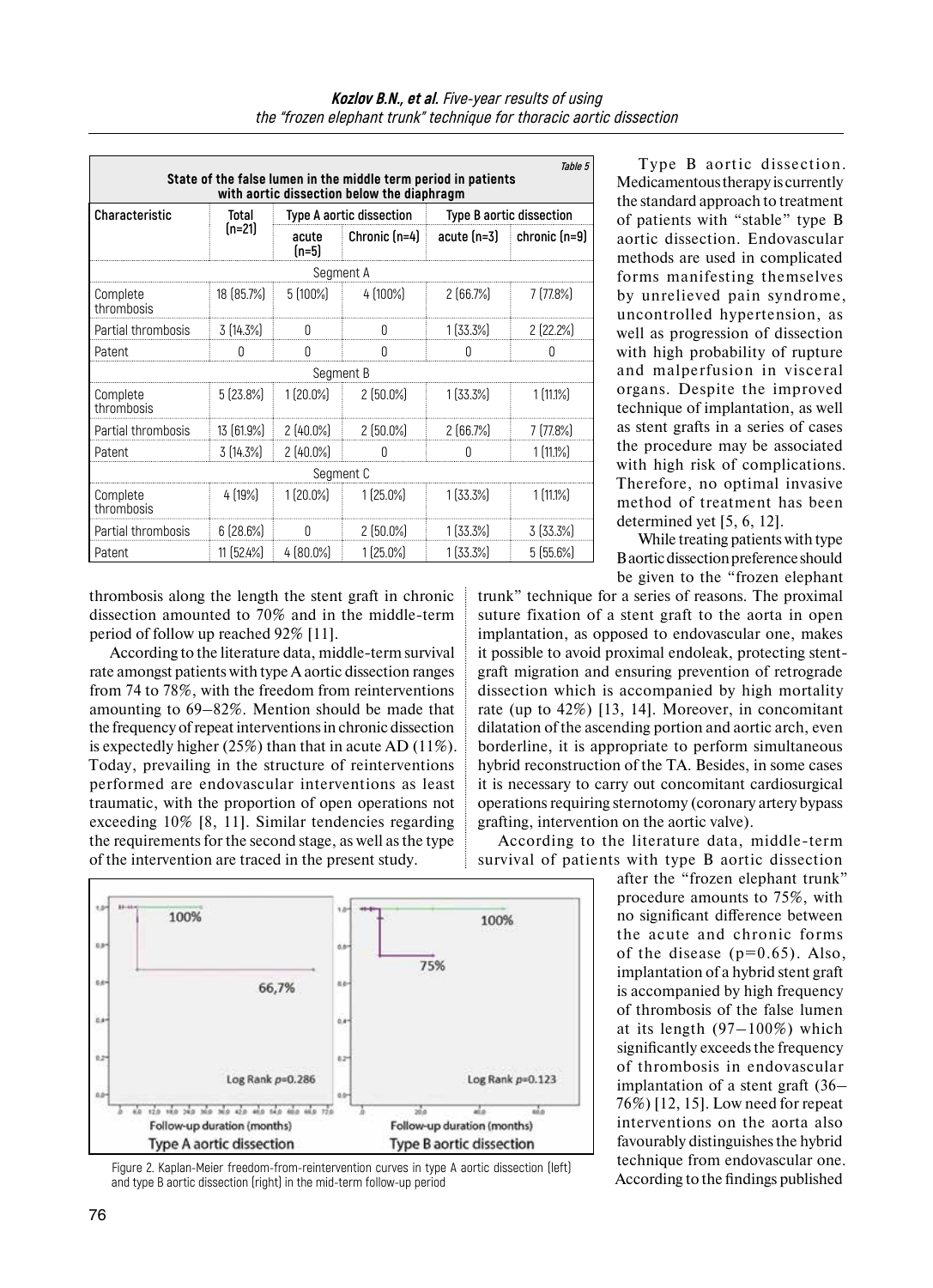by G. Weiss et al, repeat intervention on distal portions of the aorta with the use of the "frozen elephant trunk" technique was required in only 8% of cases, with the freedom from reinterventions amounting to 79% [12]. At the same time, N.D. Andersen et al. reported higher requirements for repeat interventions in isolated endovascular approach (23%), with the reason for them being complications related to the aortic arch in 7% of cases and the cumulative freedom from reinterventions in such approach not exceeded 68% [16].

The "frozen elephant trunk" technique is undoubtedly a revolutionary solution in treatment of patients with TA pathology. Nevertheless, there are still unsolved problems related to this manipulation. One of them is believed to be postoperative spinal ischaemia, the most severe complication of hybrid intervention. Many studies were devoted to revealing risk factors for and prevention of this condition. Thus, K. Katayama, et al. revealed that along with diabetes mellitus, prior aortic reconstruction, pronounced atherosclerotic lesion of the aorta the development of ischaemic lesion of the spinal cord is significantly influenced by the distal position of the stent graft below the ninth thoracic vertebral level [17]. J. Flores, et al. reported that when distal landing zone at Th7 or a more distal point and history of abdominal aortic aneurysm repair were combined, this was the strongest significant independent predictor for spinal cord ischaemia [18]. Other authors, relying on the concept of collateral blood supply believe that high frequency of spinal cord ischaemia during the "frozen elephant trunk" procedure is largely due to simultaneous intraoperative impairment of blood supply in various basins of the collateral network, rather than to occlusion of the excessive intercostal arteries [7, 11, 12, 19]. Thus, provision of the major blood flow in the main basins (subclavian and iliac) makes it possible to safely position the distal end of the stent graft even at the level of Th10– Th12 with the purpose of maximum stabilization of the descending aorta [20].

Adhering to this point of view, the authors aimed to attain the maximal insertion the stent graft into the descending aorta. Thus, in more than 65% of patients the distal position of the stent graft was below the Th9 level which is regarded by a series of researches as a "critical" zone of implantation. However, in none of the cases there were signs of postoperative spinal ischaemia. In our opinion, this result is determined by carrying out comprehensive prevention of ischaemic lesion of the spinal cord, which included unilateral cerebral perfusion via the brachiocephalic trunk at a perfusion rate of 8–10 ml/min and perfusion pressure within a range of 60-80 mm Hg, moderate hypothermia (25–28 °C), as well as maintaining the haematocrit value not below 25% throughout the whole operation.

Our approach to implantation of a stent graft makes it possible to stabilize the descending aorta over a long length, thus favourably contributing to reduced requirements for reinterventions in the remote period. However, in a series of cases performing repeat intervention was dictated by the need to prevent probable negative remodelling of distal portions of the aorta. All patients underwent endovascular reinterventions not earlier than after 6 months. We believe that this time interval is sufficient for restructuring of blood supply of the spinal cord after the primary implantation of the stent graft to the descending portion. This makes it possible to ensure additional prevention of spinal cord ischaemia.

# **CONCLUSIONS**

Reconstructive operations performed according to the "frozen elephant trunk" technique appear to be effective surgical treatment of patients with TA dissection, ensuring clinically satisfactory results in the mediumterm period of follow-up.

#### *Conflict of interest: none declared.*

### **ЛИТЕРАТУРА/REFERENCES**

- 1. *Leontyev S., Misfeld M., Daviewala P., et al.* Early and medium-term results after aortic arch replacement with frozen elephant trunk techniques – a single center study. Ann. Cardio-thorac. Surg. 2013; 2(5): 606–611. doi: 10.3978/j.issn.2225-319X.2013.09.22.
- 2. *Leontyev S., Tsagakis K., Pacini D., et al. Impact of clin*ical factors and surgical techniques on early outcome of patients treated with frozen elephant trunk technique by using EVITA open stent-graft: results of a multicentre study. Eur. J. Cardio-thorac. Surg. 2016; 49(2): 660– 666. doi: 10.1093/ejcts/ezv150.
- 3. *Shrestha M., Martens A., Kaufeld T., et al.* Single-centre experience with the frozen elephant trunk technique in 251 patients over 15 years. Eur. J. Cardio-thorac. Surg. 2017; 52(5): 858–866. doi: 10.1093/ejcts/ezx218.
- 4. *Козлов Б.Н., Панфилов Д.С., Кузнецов М.С. и др.* Антеградная унилатеральная перфузия головного мозга через брахиоцефальный ствол при операциях на дуге аорты. Ангиология и сосудистая хирургия. 2016; 22: 1: 195–197.
- 5. *Erbel R., Aboyans V., Boileau C., et al.* 2014 ESC Guidelines on the diagnosis and treatment of aortic diseases Document covering acute and chronic aortic diseases of the thoracic and abdominal aorta of the adult The Task Force for the Diagnosis and Treatment of Aortic Diseases of the European Society of Cardiology (ESC). European Heart Journal. 2014; 35: 2873– 2926. doi: 10.1093/eurheartj/ehu281.
- 6. Клинические рекомендации по диагностике и лечению заболеваний аорты (2017). Кардиология и сердечно-сосудистая хирургия. 2018; 1: 7–67.